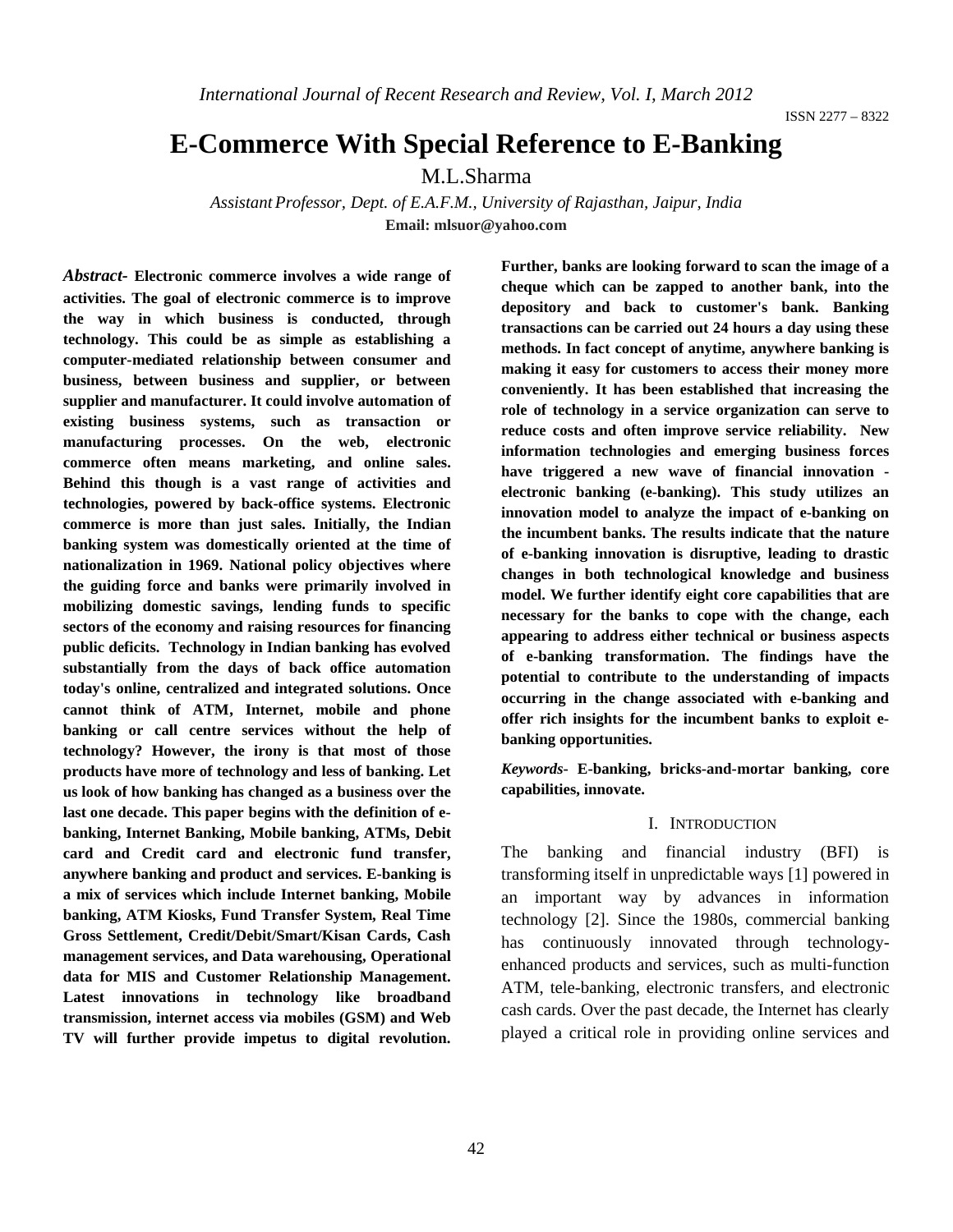giving rise to a completely new channel. In the Internet age, the extension of commercial banking to the cyberspace is an inevitable development. Both researchers and practitioners in the BFI have highlighted the need for banks to broaden their branchbased delivery channels by embracing electronic banking (e-banking).

E-banking creates unprecedented opportunities for the banks in the ways they organize financial product development, delivery, and marketing via the Internet. While it offers new opportunities to banks, it also poses many challenges such as the innovation of IT applications, the blurring of market boundaries, the breaching of industrial barriers, the entrance of new competitors, and the emergence of new business models. Now the speed and scale of the challenge are rapidly increasing with the pervasiveness of the Internet and the extension of information economy.

However, to successfully cope with the challenge of the e-banking innovation, the incumbent banks must understand the nature of the change and capability barriers that it presents [3]. Without this understanding, attempts to migrate to e-banking may be doomed to failure. Banks that are equipped with a good grasp of the e-banking phenomenon will be more able to make informed decisions on how to transform them into e-banks and to exploit the e-banking to survive in the new economy. Given the e-banking is a financial innovation the change may render the organizational capabilities of the traditional banks obsolete. From the resource-based view in such a context, the banks must constantly reconfigure, renew, or gain organizational capabilities and resources to meet the demands of the dynamic environment. Developing core capabilities can help the banks redeploy their resources and renew their competences to sustain competitive advantages and to achieve congruence with the shifting business environment.

Therefore, the purposes of this paper are to :

(i) Evaluate the key differences in technological and business features between bricks-and mortar banking and e-banking.

(ii) Explore the potential impacts occurring in the recent trends in E-banking

## II. CONCEPT

E-banking performs banking transactions electronically without visiting a brick-and-mortar institution. The following terms all refer to one form or another of electronic banking: personal computer (PC) banking, Internet banking, virtual banking, online banking, home banking, remote electronic banking, and phone banking. PC banking and Internet or online banking is the most frequently used designations. It should be noted, however, that the terms used to describe the various types of electronic banking are often used interchangeably.

Electronic banking is an activity that is not new to banks or their customers. Banks are providing their services to customers electronically for years through software programs [4]. These software programs allowed the user's personal computer to dial up the bank directly. In the past however, banks have been very reluctant to provide their customers with banking via the Internet due to security concerns. Today, banks seem to be jumping on the bandwagon of Internet banking. Why is there a sudden increase of bank interests in the Internet? The first major reason is because of the improved security and encryption methods developed on the Internet. The second reason is that banks did not want to lose a potential market share to banks that are quick to offer their services on the Internet. Many of the banks like ICICI, HDFC, IndusInd, IDBI, Citibank, Global Trust Bank (GTB), Bank of Punjab and UTI were offering E-banking services. Based on the above statistics and the analysis comments that India had a high growth potential for e-banking the players focused on increasing and improving their E-banking services. As a part of this, the banks began to collaborate with functions online, an umbrella term for the process y which a customer may perform banking transactions electronically without visiting a brick-and-mortar institution. The following terms all refer to one form or another of electronic banking: personal computer (PC)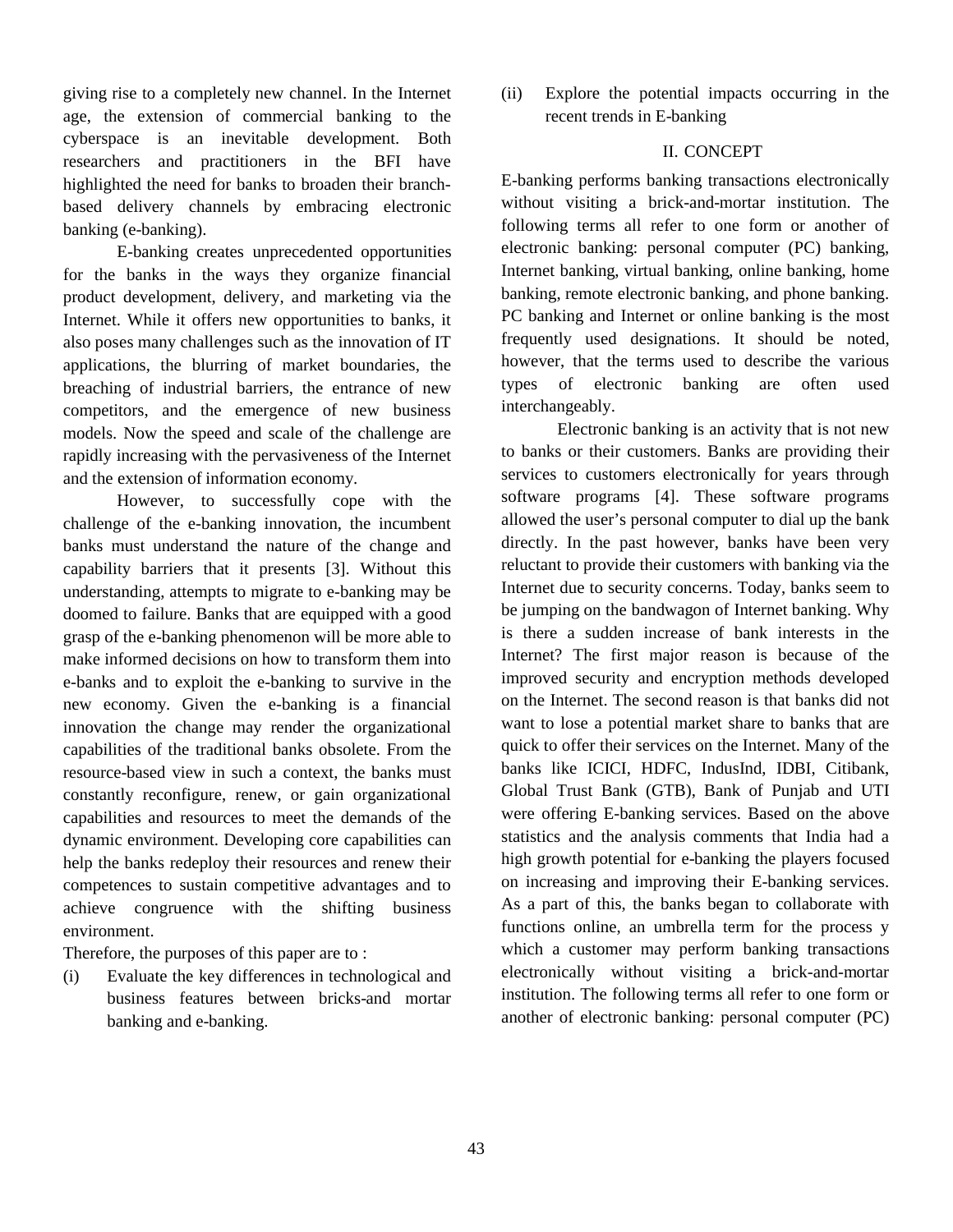banking, Internet banking, virtual banking, online banking, home banking, remote electronic banking, and phone banking. PC banking and Internet or online banking is the most frequently used designations. It should be noted, however, that the terms used to describe the various types of electronic banking are often used interchangeably. Electronic banking is an activity that is not new to banks or their customers. Banks are providing their services to customers electronically for years through software programs. These software programs allowed the user's personal computer to dial up the bank directly. In the past however, banks have been very reluctant to provide their customers with banking via the Internet due to security concerns. Today, banks seem to

be jumping on the bandwagon of Internet banking. Why is there a sudden increase of bank interests in the Internet? The first major reason is because of the improved security and encryption methods developed on the Internet. The second reason is that banks did not want to loose a potential market share to banks that were quick to offer their services on the Internet. Many of the banks like ICICI, HDFC, IndusInd, IDBI, Citibank, Global Trust Bank (GTB), Bank of Punjab and UTI were offering E-banking services. Based on the above statistics and the analysts' comments that India had a high growth potential for e-banking the players focused on increasing and improving their E-banking services. As a part of this, the banks began to collaborate with functions online. With the rapid expansion of the Internet, there are a number of initiatives underway for the creation of a secure costeffective payment system which will be able to support growing commercial activities on the network. Although electronic payment systems for large payments have been in operation for some time, rapidly expanding volumes of foreign exchange and securities trading are increasingly at variance with the requirements for a cost-effective and efficient electronic payment system for making low value payments. Current progress in establishing such payment systems on the Internet is examined. The paper argues that the

ultimate vision could be for a truly global and virtual marketplace requiring completely new institutional and legal structures and having a similarly profound impact on economic life to the medieval trade fairs which emerged in Europe in the 12th century. Electronicallybased payment systems have been in operation since the 1960s and have been expanding rapidly as well as growing in complexity [5]. However, in most of the major industrialized countries, an inverse relationship exists between the volume and the number of transactions handled electronically. Typically, of business payments around 85-90% or more of monetary value will be processed electronically, while less than 5- 10% of the total number of payment transactions will be handled in this way. This has been due to four related factors:

- i. proprietary closed networks were developed by banks to handle large and increasingly internationally based payments systems;
- ii. large value payments are increasingly associated with foreign exchange and global securities transactions, thereby becoming divorced from underlying world trade;
- iii. large value payment systems were not designed nor are they cost-effective for small value payments; and
- iv. Paper-based non-automated payment systems remain an established part of accepted business practice for varying institutional reasons, thereby remaining ingrained in the economic system.

The Internet is experiencing rapid growth which is being largely driven by new commercial users of the network. Other commercial on-line services provided by companies such as CompuServe, America On-line and Prodigy are also expanding rapidly. The Internet is estimated to already have in excess of 40 million users, and according to figures published by NSFnet, the network has seen more than a doubling of users over the 12 months to January 1995. The Internet and other global on-line networks are creating new commercial opportunities for networked commerce. However, to date development has been limited by the lack of a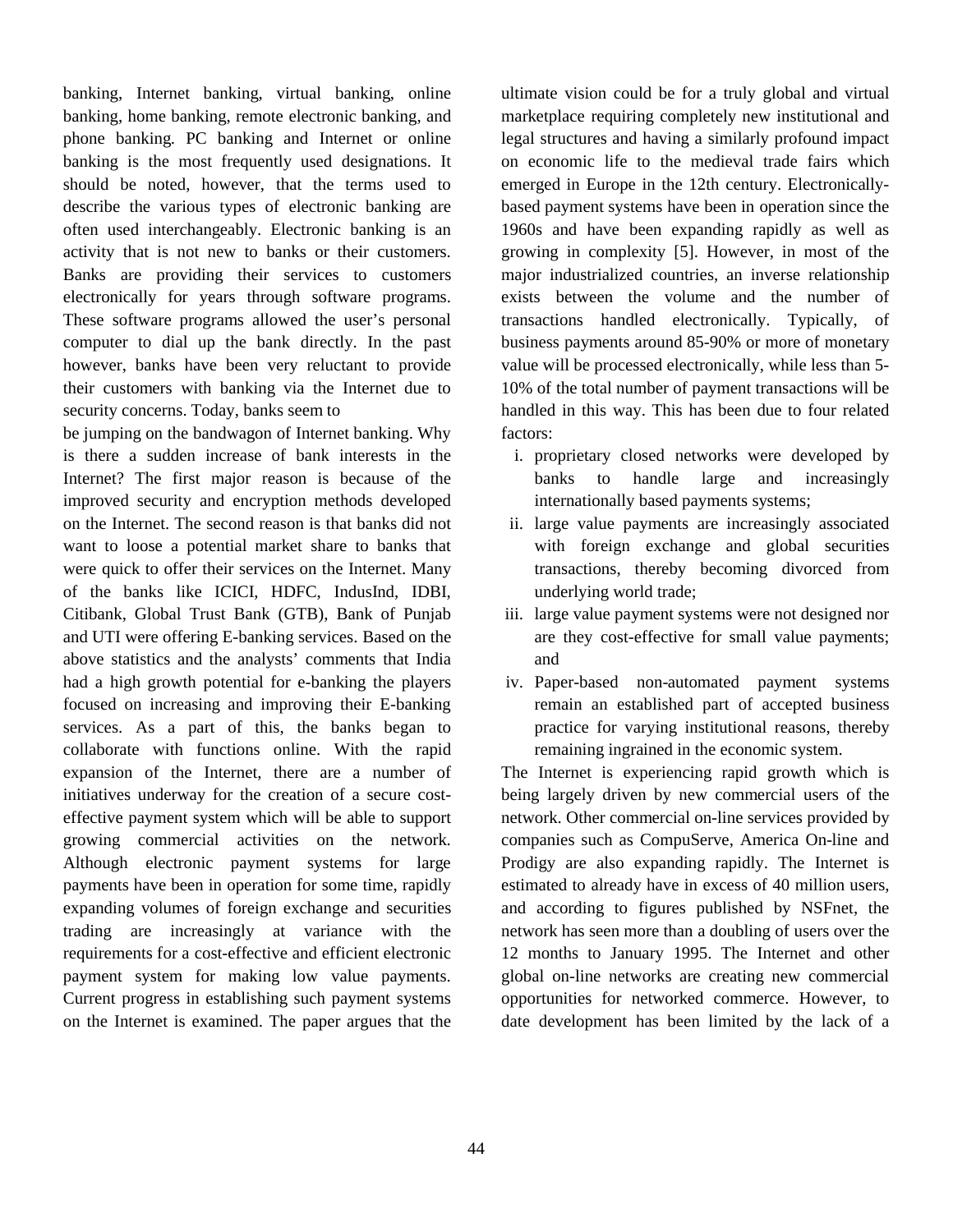payment infrastructure. In the past 9 months, a number of initiatives have been made public for developing secure payment systems on the Internet. This paper examines these recent developments which could permit the creation of a new cost-effective global payment system for low value payments.

The paper suggests that the creation of an Internet electronic payment system will provide opportunities for the creation of completely new sets of global and national trading relationships. The Internet offers the possibility of an 'open systems' payment and settlement system which operates in parallel to existing, more traditional bank-based networks, and which is particularly suited to meet the currently unsatisfied requirements for processing low value payments electronically. However, the institutional framework to exploit these opportunities does not yet exist. Regulatory and policy issues will need to be addressed in order that full advantage can be taken of the new types of commerce which could emerge.

## III. CONCLUDING REMARKS

There are signs of increasing divergence between the existing electronic large value payment systems and the requirement for a globally-based electronic payment system which can process low value payments cost effectively. The former systems are based on proprietary closed systems architectures whose underlying technology is often mainframe-based and where communications are restricted to leased circuits. In addition, large value payment systems are increasingly becoming devoted to the processing of large foreign exchange and securities transactions which are largely divorced from the real trade in goods and services. This aggravates the inverse relationship which already exists between large volumes of transactions which are being processed in paper form compared to a much smaller number of very large payments which are processed electronically. New trading opportunities are being established as a result of the growth of the Internet and other on-line networks. At the same time there is increasing pressure to move from existing paper-based

payment systems to electronic transfer. Microsoft's chairman, Bill Gates, is not alone in believing that the convergence of money, commerce and personal computers represents one of the great new markets of modern times. New and unforeseen opportunities can be expected to arise once a secure and cost effective 'mass' market electronic system for making low value payments is successfully established. Serious efforts to establish such a system on the Internet are still less than 15 months old. However, the coming 12 months should witness some interesting developments as small entrepreneurs, such as DigiCash and First Virtual, battle it out with the credit card companies and, to a lesser extent, with the commercial banks to establish new standards for electronic payments. Many bankers remain skeptical that Internet-based payment can and will emerge. They believe that they will prove to be largely peripheral to established unchanged patterns of retailing and commerce along with their associated payment systems. However, the evidence is pointing to an alternative consensus. The result is likely to be the creation of a new global commercial market place which permits goods to be ordered and paid for electronically irrespective of location. This will require new institutional structures to be formed as well as changes to existing outdated legal and commercial systems. The changes brought about by electronic commerce may be similar in scope to those experienced when the medieval trade fairs were established in Europe in the 11th century. The comparison is particularly apt, since that period saw the emergence of many of the banking institutional structures and payment instruments which remain in use today. This study initially proposes an innovation model and employed inductive methods: comparative analysis and secondary data analysis to analyze the impact of ebanking. The results suggest that the e-banking is a disruptive innovation for the incumbent banks. It leads to massive changes in the areas of both technological knowledge and business model. To cope with the change, banks must seriously rethink about how to reinvent the ways they serve their customers.